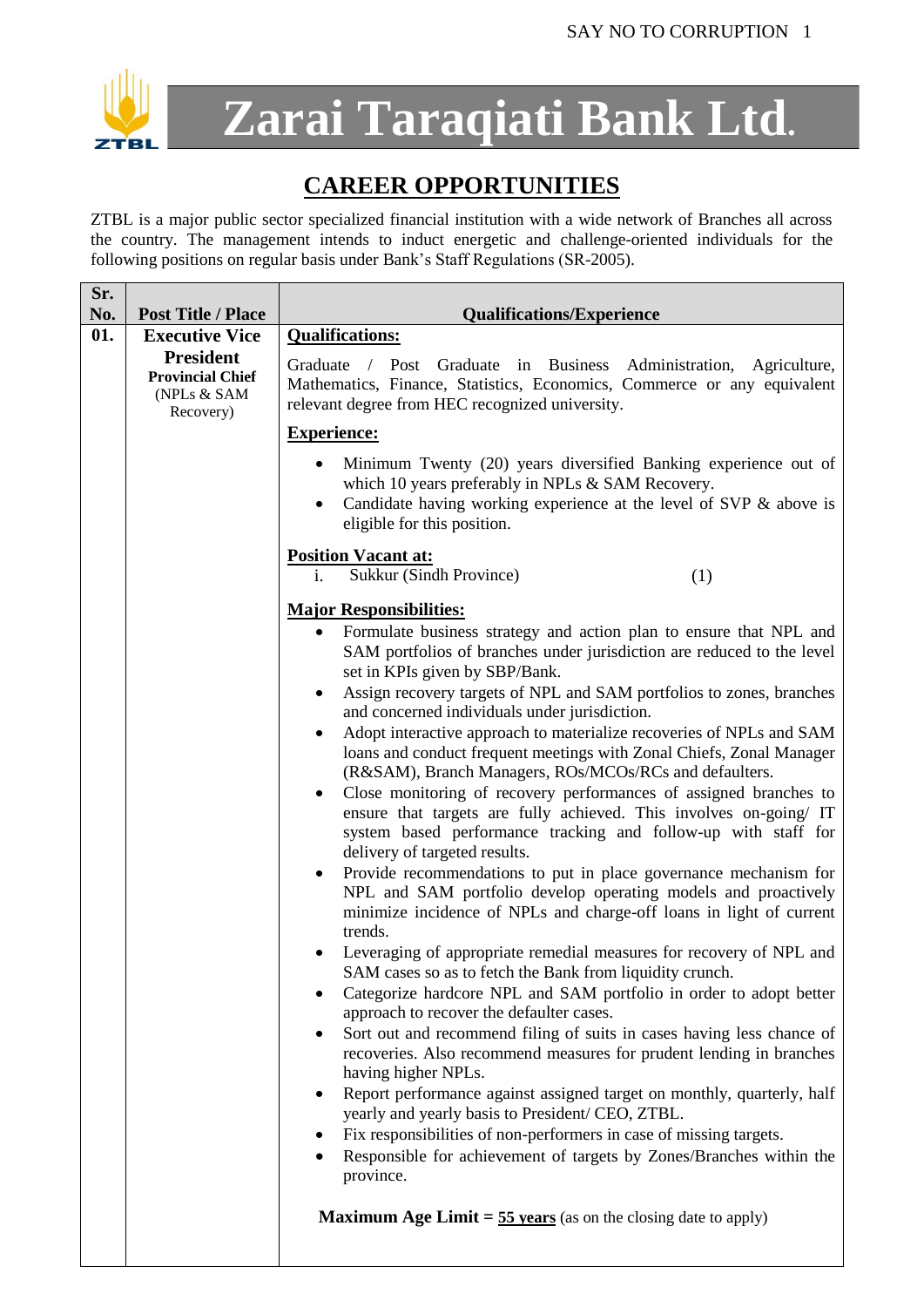| Sr.        |                                                                         |                                                                                                                                                                                                                                                                                                                                                                                                                                                                                                                                                                                                                                                                                                                                                                                                                                                                                                                                                                                                                                                                                                                                                                                                                                                                                                                                                                                                                                                                                                                                                                                                                                                                                                                                                                                                                                                 |
|------------|-------------------------------------------------------------------------|-------------------------------------------------------------------------------------------------------------------------------------------------------------------------------------------------------------------------------------------------------------------------------------------------------------------------------------------------------------------------------------------------------------------------------------------------------------------------------------------------------------------------------------------------------------------------------------------------------------------------------------------------------------------------------------------------------------------------------------------------------------------------------------------------------------------------------------------------------------------------------------------------------------------------------------------------------------------------------------------------------------------------------------------------------------------------------------------------------------------------------------------------------------------------------------------------------------------------------------------------------------------------------------------------------------------------------------------------------------------------------------------------------------------------------------------------------------------------------------------------------------------------------------------------------------------------------------------------------------------------------------------------------------------------------------------------------------------------------------------------------------------------------------------------------------------------------------------------|
| No.<br>02. | <b>Post Title / Place</b><br><b>Senior Vice</b>                         | <b>Qualifications/Experience</b><br><b>Qualifications:</b>                                                                                                                                                                                                                                                                                                                                                                                                                                                                                                                                                                                                                                                                                                                                                                                                                                                                                                                                                                                                                                                                                                                                                                                                                                                                                                                                                                                                                                                                                                                                                                                                                                                                                                                                                                                      |
|            | <b>President</b><br><b>Provincial Chief</b><br>(NPLs & SAM<br>Recovery) | Graduate<br>/ Post Graduate in Business Administration, Agriculture,<br>Mathematics, Finance, Statistics, Economics, Commerce or any equivalent<br>relevant degree from HEC recognized university.                                                                                                                                                                                                                                                                                                                                                                                                                                                                                                                                                                                                                                                                                                                                                                                                                                                                                                                                                                                                                                                                                                                                                                                                                                                                                                                                                                                                                                                                                                                                                                                                                                              |
|            |                                                                         | <b>Experience:</b>                                                                                                                                                                                                                                                                                                                                                                                                                                                                                                                                                                                                                                                                                                                                                                                                                                                                                                                                                                                                                                                                                                                                                                                                                                                                                                                                                                                                                                                                                                                                                                                                                                                                                                                                                                                                                              |
|            |                                                                         | Minimum Fifteen (15) years diversified Banking experience out of<br>which 08 years preferably in NPLs & SAM Recovery.<br>Candidate having working experience at the level of VP and above is<br>$\bullet$<br>eligible for this position.                                                                                                                                                                                                                                                                                                                                                                                                                                                                                                                                                                                                                                                                                                                                                                                                                                                                                                                                                                                                                                                                                                                                                                                                                                                                                                                                                                                                                                                                                                                                                                                                        |
|            |                                                                         | <b>Position Vacant at:</b><br>Quetta (Balochistan Province)<br>(1)<br>i.                                                                                                                                                                                                                                                                                                                                                                                                                                                                                                                                                                                                                                                                                                                                                                                                                                                                                                                                                                                                                                                                                                                                                                                                                                                                                                                                                                                                                                                                                                                                                                                                                                                                                                                                                                        |
|            |                                                                         | <b>Major Responsibilities:</b>                                                                                                                                                                                                                                                                                                                                                                                                                                                                                                                                                                                                                                                                                                                                                                                                                                                                                                                                                                                                                                                                                                                                                                                                                                                                                                                                                                                                                                                                                                                                                                                                                                                                                                                                                                                                                  |
|            |                                                                         | Formulate business strategy and action plan to ensure that NPL and<br>SAM portfolios of branches under jurisdiction are reduced to the level<br>set in KPIs given by SBP/Bank.<br>Assign recovery targets of NPL and SAM portfolios to zones, branches<br>٠<br>and concerned individuals under jurisdiction.<br>Adopt interactive approach to materialize recoveries of NPLs and SAM<br>loans and conduct frequent meetings with Zonal Chiefs, Zonal Manager<br>(R&SAM), Branch Managers, ROs/MCOs/RCs and defaulters.<br>Close monitoring of recovery performances of assigned branches to<br>ensure that targets are fully achieved. This involves on-going/ IT<br>system based performance tracking and follow-up with staff for<br>delivery of targeted results.<br>Provide recommendations to put in place governance mechanism for<br>$\bullet$<br>NPL and SAM portfolio develop operating models and proactively<br>minimize incidence of NPLs and charge-off loans in light of current<br>trends.<br>Leveraging of appropriate remedial measures for recovery of NPL and<br>SAM cases so as to fetch the Bank from liquidity crunch.<br>Categorize hardcore NPL and SAM portfolio in order to adopt better<br>approach to recover the defaulter cases.<br>Sort out and recommend filing of suits in cases having less chance of<br>٠<br>recoveries. Also recommend measures for prudent lending in branches<br>having higher NPLs.<br>Report performance against assigned target on monthly, quarterly, half<br>٠<br>yearly and yearly basis to President/ CEO, ZTBL.<br>Fix responsibilities of non-performers in case of missing targets.<br>Responsible for achievement of targets by Zones/Branches within the<br>province.<br><b>Maximum Age Limit = <math>\frac{50 \text{ years}}{2}</math></b> (as on the closing date to apply) |